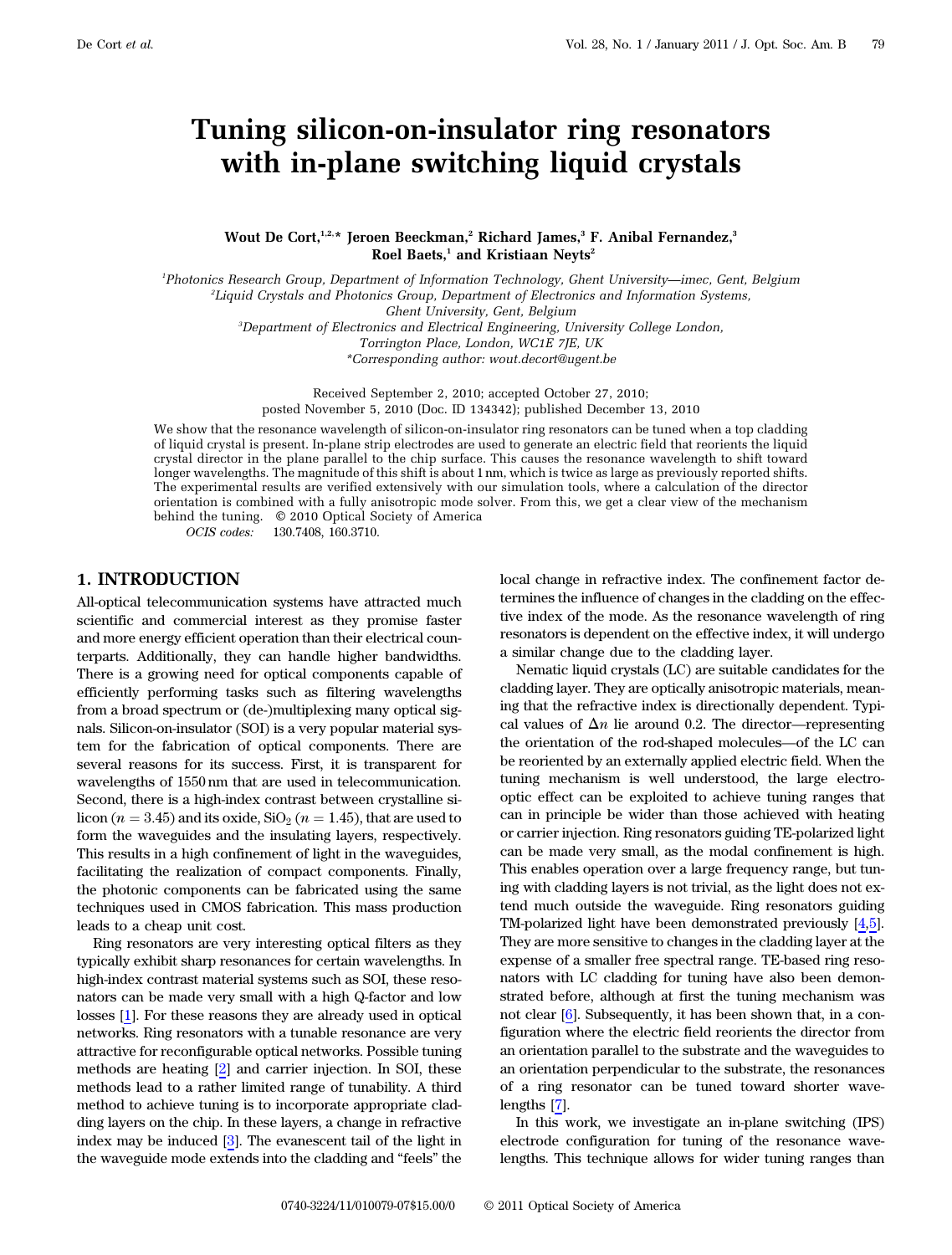those proposed previously on the SOI platform. We will start with an overview of the device fabrication and then describe briefly the liquid crystal orientation with and without an externally applied electric field. We will then present our experimental results. We demonstrate tuning of the resonance wavelength by IPS of the director. To explain the tuning mechanism, we will discuss SOI waveguides with LC cladding and present our simulations, making use of a fully anisotropic mode solver. In this way, we can verify our experimental results.

## 2. DEVICE DESCRIPTION

#### A. Layout and Fabrication

An SOI chip forms the base of our devices (see Fig. [1\)](#page-1-0). It consists of an Si substrate, a  $2 \mu m$  thick  $SiO<sub>2</sub>$  layer and a 220 nm thick monocrystalline Si layer in which the waveguide structures are defined. The  $SiO<sub>2</sub>$  layer acts as an optical insulation between the substrate and the waveguides in order to prevent leakage losses. The waveguide dimensions can be very small thanks to the high confinement factor of the material system. The waveguide width is 450 nm, and the height is 220 nm. Bend radii of only a few micrometers are possible. With UVcurable glue we attach a glass plate on top of the chip. Silica spacers control the spacing, which we estimate to be around  $5 \mu$ m. The device is then heated on a hotplate together with the LC. In our experiments, we use 5CB, 4'-n-pentyl-4- cyanobiphenyl, a commercially available nematic LC. The LC in its isotropic state is deposited near the gap between the chip and the glass. Capillary forces then cause the gap to fill with LC. Finally, the device is cooled gradually to avoid the formation of domains. Prior to assembly, the glass plate was spincoated with an alignment layer. In the experiments discussed here, nylon-6 was used to form the alignment layer. After spincoating and baking, the alignment layer was rubbed with a cloth. When LC comes into contact with the rubbed layer, the director will orient itself along the rubbing direction. In this way, we can control the initial orientation of the director. The finger electrodes (see Fig. [2](#page-1-1)) are made by photolithography of the very thin indium tin oxide (ITO) layer that coats the glass. The fingers are typically a few millimeters long, around  $10 \mu m$  wide, and spaced by  $10-20 \mu m$ . They end in large contact pads with metallic wires attached to ease electrical connection.

#### B. LC Orientation

<span id="page-1-1"></span>On the glass plate, the rubbing provides a fixed director orientation. On the surface of the SOI chip, an alignment layer

<span id="page-1-0"></span>

Fig. 1. Schematic view of a device consisting of an SOI substrate with LC cladding, sealed off by a glass plate with finger electrodes and alignment layer.

would weaken the effect of the LC on the waveguide mode due to its thickness and the anchoring forces that inhibit reorientation of the surface director. Maximal tuning will be achieved with very weak adhesion of the molecules to the surface. This is, in practice, hard to achieve as the anchoring energy always has a finite value [8] and the molecules experience some anchoring forces even when no alignment layer is present. The anchoring strength of the rubbed nylon-6 surface is very high. It is important to understand what exactly happens on the surface of the chip before and during the tuning. Experiments with a polarizing microscope can provide valuable insight into this.

We take a close look at one of our ring resonators clad with a top layer of LC. The orientation of the director at the glass plate is fixed by the nylon alignment layer, parallel to the waveguides as determined by the rubbing direction. On the chip surface, there is no alignment layer. However, from experience we know that the director is degenerate on the plane parallel to the Si or  $SiO<sub>2</sub>$  substrates. However, elastic forces stemming from the upper alignment cause alignment parallel to the waveguides at the Si or  $SiO<sub>2</sub>$  surfaces. The polarizer and analyzer of the microscope are set perpendicular to each other, and the polarizer is parallel to the rubbing direction. We see in the left-hand side of Fig. [3](#page-2-0) that most of the microscope image is dark. Upon incidence, only the mode along the extraordinary axis of the LC is excited, and the polarization is not changed throughout the device. We can conclude that the director remains parallel to the rubbing direction at the top glass plate. We also see that the image is bright at the left and right side of the ring. On a structured surface like our chip, the LC director will orient itself in such a manner that the energy is at a minimum  $[9-12]$ . The director will strive for an orientation parallel to the surface but also to the vertical



Fig. 2. Schematic top view of the finger electrode structure. On the right side, a schematic view of a ring resonator between two interdigital electrodes is shown.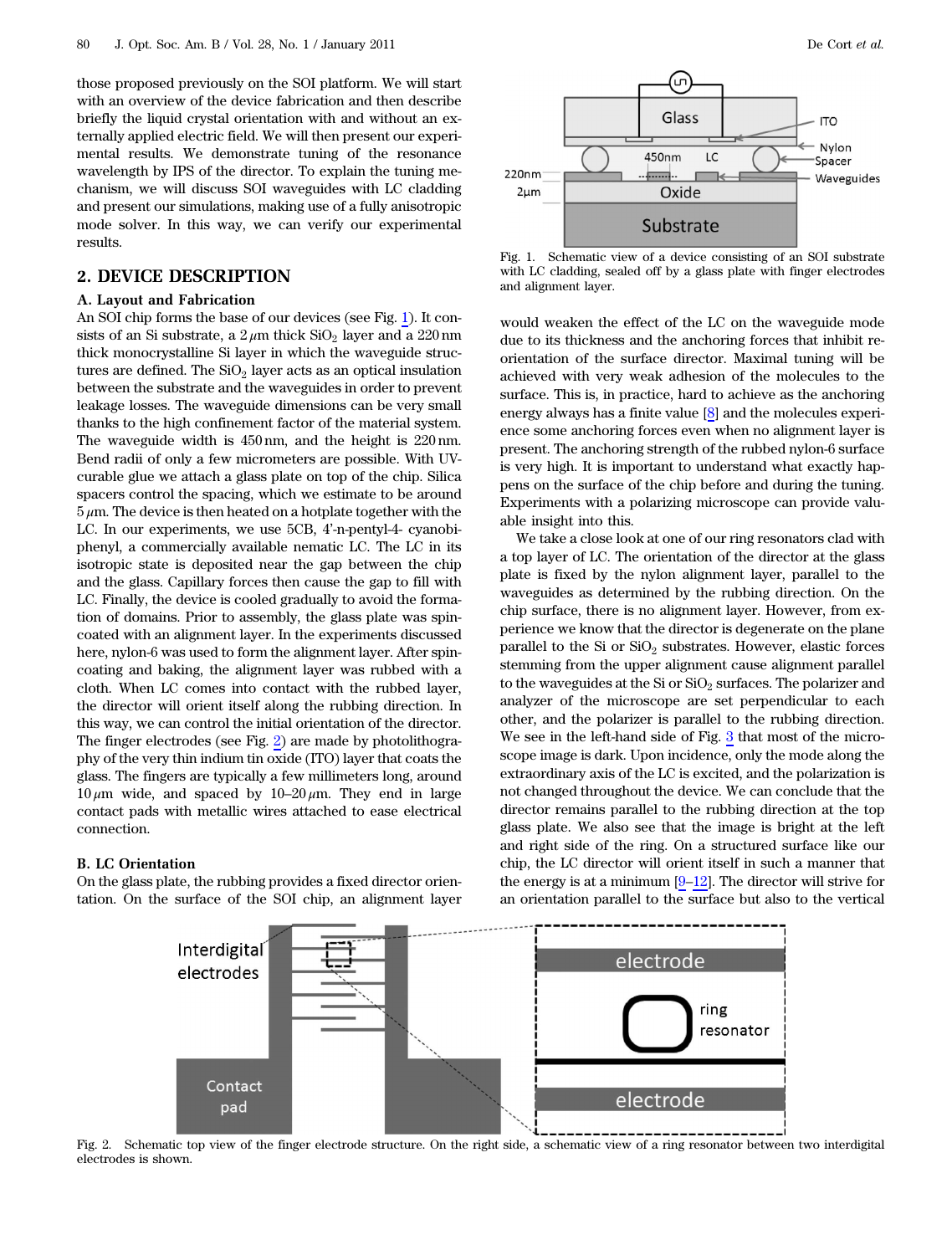<span id="page-2-0"></span>

Fig. 3. Left: Image of a ring resonator with LC cladding, no voltage applied. The straight waveguide is indicated in gray. Right: Schematic view of the director orientation over the structure. The orientation of the polarizer (P), analyzer (A), and rubbing (R) are indicated in the top left corner.

sidewalls. The bright regions in Fig. [3](#page-2-0) therefore indicate a twist of the director at the side of the trench around the ring and to the sidewall of the ring waveguide itself. This results in a rotation of the polarization of the light and gives rise to bright parts of the image. A schematic view of the orientation is shown in the right part of Fig. [3.](#page-2-0) We can conclude that, on the chip surface, the director retains the orientation forced by the rubbing layer except near the etched structures where it follows the ribs of intersecting surfaces [11]. In the close vicinity of the waveguide, the director is oriented parallel to the propagation direction of the light. When the director orientation on the chip is perpendicular to the rubbing direction, the director can turn either clockwise or counterclockwise. These situations are energetically equivalent, and when they exist next to each other, they are separated by a disclination line. The dark interruptions on both sides of the ring are examples of this. The situation completely changes when an electric field is present. In bulk LC the director will reorient along the field lines as soon as the field is strong enough to overcome the elastic forces holding the LC. This transition at a certain threshold field strength is called the Freedericksz transition. At the surface of the chip, the effect will not be as strong as in the bulk because the molecules are held to some extent by the surface anchoring forces. It is not known exactly how strong these forces are. We lithographically defined ITO finger electrodes on the glass plate. Applying a voltage results in an electric field with field lines perpendicular to the rubbing direction and parallel to the substrate surface. We can see the effect of this under the polarization microscope (the left part of Fig. [4](#page-2-1)). Note the difference between the region near the

electrodes where the dominant field is between the SOI chip and the finger and the region between the fingers where the director is twisted in the plane parallel to the surface. Below the fingers, the director reorients vertically, and the image is dark. Between the fingers, everything is bright, indicating a twist of the director. A schematic view of the orientation with a certain voltage applied is given in the right part of Fig. [4](#page-2-1). To see what the influence of this change in director orientation is on the waveguide mode, we have to inspect the output of the component.

# 3. EXPERIMENTAL RESULTS

#### A. Measurement Details

For ease of alignment and quick measurements, we equip our waveguides with grating couplers. The 70 nm deep etched teeth of these periodical structures couple light from an optical fiber to the nanophotonic waveguides and vice versa [13]. The fiber shines the light vertically on the grating couplers, and about 30% is transferred into the waveguide mode. As a light source, we can use a tunable laser or a broadband source like a superluminescent LED. Polarization controllers ensure that TE-polarized light is coupled in. The second grating coupler sends the light again to an optical fiber where it is fed to either a power detector or a spectrum analyzer, depending on the light source used. To apply the electric field we use a signal generator. The signal is a square wave of typically 10 kHz frequency. The AC signal prevents ion drift between the electrodes. We can now measure the output at different wavelengths for different values of the voltage between the fingers of the electrodes.

<span id="page-2-1"></span>

Fig. 4. Left: Image of a ring resonator with LC cladding, with 80 V between the fingers. The straight waveguide is indicated in gray. The region between the fingers (which remain dark) becomes bright as the molecules twist. Right: Schematic view of the director orientation over the structure. The orientation of the polarizer (P), analyzer (A), and rubbing (R) are indicated in the top left corner.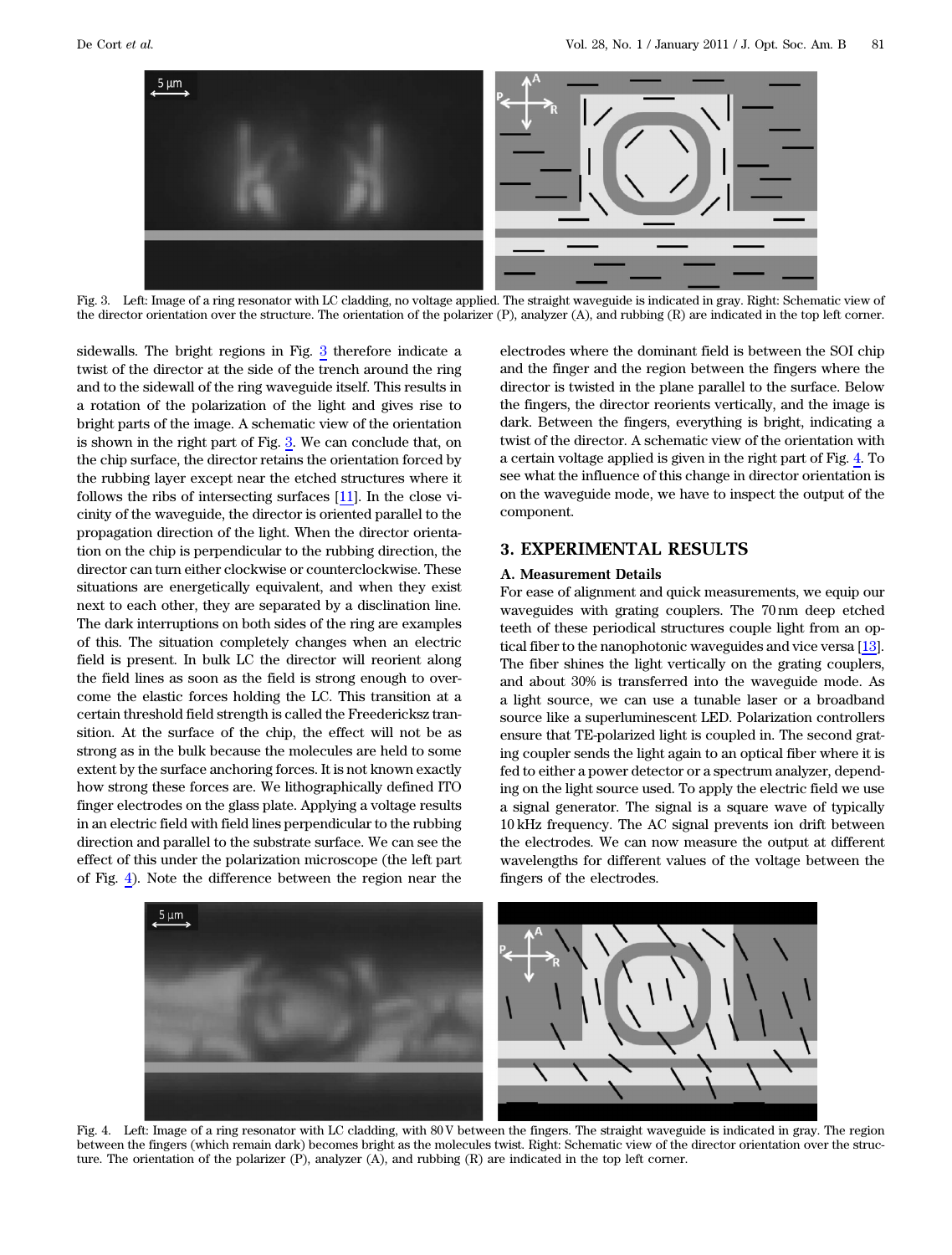#### B. Tuning the Resonance

The ring has a bend radius of  $4 \mu m$  and four straight sections of  $1 \mu$ m. The output spectrum for different values of the voltage is shown in Fig. [5](#page-3-0). We see a clear shift toward longer wavelengths for increasing voltages. The magnitude of the shift is about 1 nm, which is the largest reported tuning range for TEbased devices tuned with all LC cladding. While the resonance dips are still well pronounced, they are not as deep as when the rings are clad with air. The LC introduces some scattering losses, which reduces the performance of the rings. The resulting Q-factors are around 5000 for the untuned ring and drop to around 3500 for the fully tuned ring. This corresponds with propagation losses of  $34 \text{ dB/cm}$  for an untuned ring and  $36 \text{ dB/cm}$  for a tuned ring. These rather high loss values can be attributed mostly to scattering of the light by the LC. A good uniformity of the LC on the chip surface can reduce these values. However, such a good uniformity is often hard to achieve without additional alignment layers on the surface. Adding an alignment layer will reduce the interaction of the light with the LC, and the resulting tuning will be weaker. Therefore, we have chosen to leave the surface of the chip uncoated. When we track the position of the dip as a function of voltage, we obtain the graph in Fig. [6](#page-3-1). We see that there is a threshold value for the electric field to overcome the elastic forces holding the LC. After that a small blue shift in the resonance wavelength occurs. The resonance wavelength then shifts to longer wavelengths until it saturates for high voltages. This value occurs when all molecules have reoriented to their maximum twist angle. A further increase in voltage does not result in an additional shift. Currently, we do not have a clear explanation for the small blue shift observed. It could be due to a vertical reorientation of the director occurring at low voltages when the field between the fingers and substrate is dominant.

## 4. TUNING MECHANISM EXPLAINED

### A. Waveguides with LC Cladding

The effective index of a waveguide is determined by the interaction of the light with the materials in which it propagates. As the mode in our SOI waveguides has evanescent tails extending into the cladding layers, both the oxide and the LC top cladding will contribute to the effective index. The refractive cladding will contribute to the effective mate. The refractive<br>
index of the LC  $n_{\text{LC}} = \sqrt{\epsilon_{r\text{LC}}}$  is determined by the interaction<br>
of the electric field components of the light with the relative of the electric field components of the light with the relative dielectric constants of the LC. While our devices are designed for TE-polarized light, the mode has nonzero  $y$  and  $z$  components due to the small dimensions. The transverse  $x$  compo-

<span id="page-3-0"></span>

Fig. 5. The resonance dips shift toward longer wavelengths for increasing voltages.

<span id="page-3-1"></span>

Fig. 6. When we trace the resonance wavelength for increasing voltages, we find a curve with a threshold value and a saturation effect for high voltages.

nent of the electric field is the strongest component in the Si, but near the sidewalls of the waveguide, the longitudinal  $z$ component is very strong. The  $y$  component is generally very small, and we will not take it into account here [7]. In the cells, the LC director has an orientation parallel to the propagation direction of the light in the absence of an electric field. When we apply a voltage between the fingers of the electrodes, the resulting field will reorient the director in the plane parallel to the chip. It is readily seen that, in the initial orientation, the  $x$ component of the electric field experiences a low dielectric constant as the molecules present their short axis. The z component "sees" the long axis of the molecules and a high value of the dielectric constant. When the director turns, the situation changes. The z component experiences a reduction in dielectric constant, whereas the  $x$  component now sees a higher value. The two situations are depicted in Fig. [7](#page-3-2). We expect that the  $x$  component will have the strongest influence on the effective index as it is strongly pronounced at the sides and the top of the waveguide. The longitudinal component is only situated at the sidewalls. These considerations indicate that the effective index will increase when a voltage is applied, and we expect the resonance wavelength of ring resonators to shift to higher wavelengths like we have seen experimentally. To verify whether our assumptions are correct, we calculate numerically the effective index of SOI waveguides with LC cladding.

#### B. Simulations

We use 5CB as LC, which is a common nematic LC with uniaxial properties. When solving the modes of a waveguide with

<span id="page-3-2"></span>

Fig. 7. When there is no voltage applied, the molecules align parallel to the waveguide. With the electric field present, the molecules reorient in the plane parallel to the surface to align along the field lines perpendicular to the waveguide.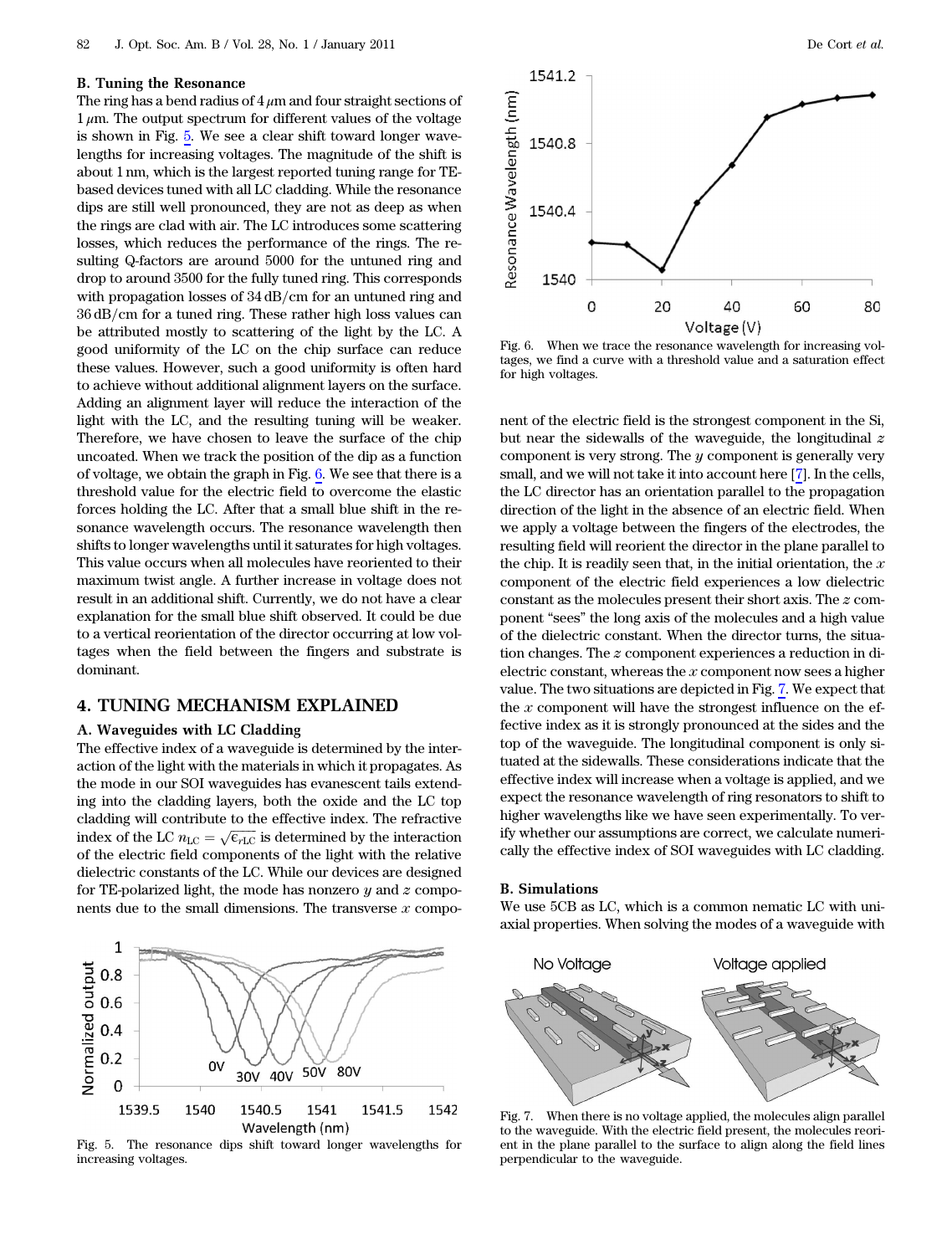<span id="page-4-0"></span>

Fig. 8. We compare the effective index of the waveguide mode for different LC orientations. From left to right: LC oriented along  $x$ ,  $y$ , and z axes, uniform refractive index equal to the ordinary refractive index of the LC, and uniform refractive index equal to the extraordinary refractive index of the LC.

this material on top, the dielectric tensor can contain in principle nine nonzero elements. This makes the problem difficult to solve. When longitudinal anisotropy is incorporated, there is an asymmetry with respect to the z direction. This leads to off-axis energy transfer of the extraordinary polarization component [14–16]. We have developed a mode solver capable of handling fully anisotropic problems. The calculation is based on the solution of the variational form of the curl–curl equation of the electric field, implemented with higher-order edge elements [17]. First, we want to check the relative importance of the  $x$  and  $z$  components on the effective index of the mode. We compare the cases where the refractive index is high in the  $x, y$ , or  $z$  direction. The values of the effective index can be seen in Fig. [8](#page-4-0). We use values for the cladding layer that are approximately those of 5CB,  $n_e = 1.71$  along the long (extraordinary) axis and  $n_0 = 1.53$  along the short (ordinary) axis. The waveguide under investigation is 450 nm wide and 220 nm high. The values for the effective indices can be seen in Fig. [8.](#page-4-0) We also include the values for isotropic cladding with the ordinary and extraordinary refractive indices.

<span id="page-4-2"></span>We see that a change in the dielectric constant along the  $x$ axis has the strongest effect on the effective index. Therefore,

<span id="page-4-1"></span>

Fig. 9. We simulate the director orientation of the LC cladding on top of the waveguide in the presence of an electric field. The results are imported in the mode solver.

we expect a larger tuning range for IPS devices compared to the devices discussed in [7], which is confirmed by the experiments. If the anchoring on the surface were zero and the voltage high enough, we could in principle reach the situation shown in Fig. [7](#page-3-2) and  $\Delta n_{\rm eff}$  would be 0.016. This is however not a realistic situation, as the anchoring on a real chip will have a nonzero value, which will not allow the director to rotate freely. The numerical calculation of the director orientation in this geometry and with an electric field present is difficult, as several equations have to be solved at once. We developed a tool to solve this problem. A variable order approach [18] is taken based on the minimization of the Landau–de Gennes free energy functional [9]. We implement this model in a finite-element scheme. As the degree of order of the liquid crystal can vary, it is possible to model defects where there is a rapid variation in the order parameter. With this tool, we can model optical waveguides in combination with LC. The permittivity distribution that results from the liquid crystal modelling is taken into account in the modal solver when calculating the optical fields.

The outline of the simulation space can be seen in Fig. [9](#page-4-1). A  $1 \mu$ m thick SiO<sub>2</sub> layer supports the waveguide, which is 450 nm wide and 220 nm high. The LC is initially oriented parallel to



Fig. 10. With our mode solver, we can calculate the  $x, y$ , and z polarized fields of the light. We present here the normalized fields along a horizontal cut through the waveguide (see dotted line in Fig. [1\)](#page-1-0).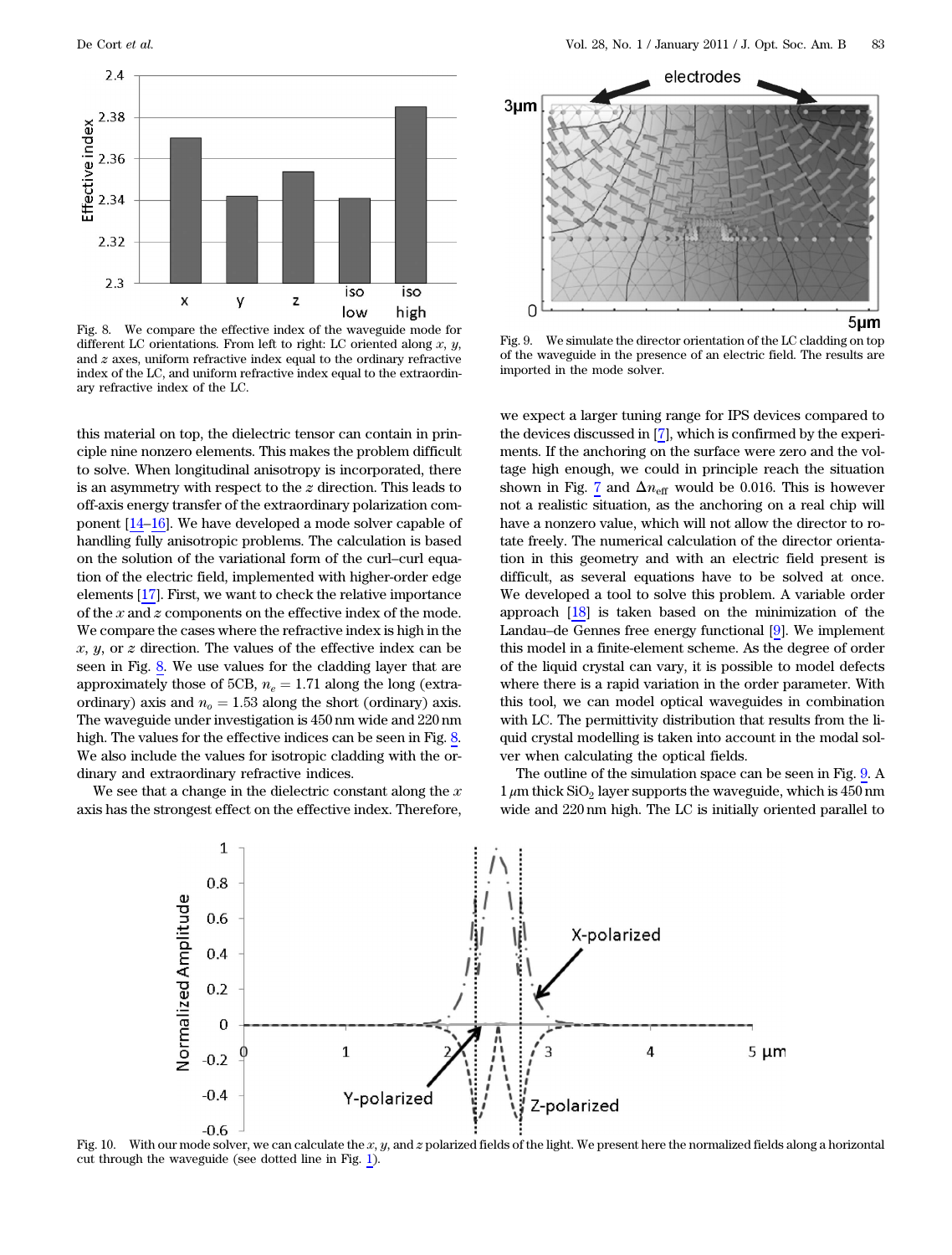<span id="page-5-0"></span>

Fig. 11. Simulated resonance wavelength for increasing voltages. Three different values for the anchoring are used. For lower values of the anchoring on the surface, the tuning range is wider, and the saturation appears at lower voltages.

the waveguide, with a small pretwist of 2 deg. Above the LC, we have defined a thin layer of glass where two electrodes are defined. For sufficiently high voltages, the field rotates the LC director. For different voltages, we calculate the director orientation (Fig. [9\)](#page-4-1) and the effective index of the mode. A horizontal cut through the mode profiles is presented in Fig. [10.](#page-4-2) We can translate the change in effective index to a change in resonance wavelength of ring resonators with the following equation:

$$
\Delta n_{\rm eff}/n_g = \Delta \lambda / \lambda, \tag{1}
$$

where  $n_q$  is the group index. We find a curve in Fig. [11](#page-5-0) very similar to what we found in the experiments described earlier. Simulations were performed for different values of the anchoring at the Si surface. Strong anchoring allows no twist or tilt of the director on the surface, but deviations become possible for finite values of the anchoring strength. We can clearly distinguish the threshold voltage and the saturation behavior at higher voltages. The fact that the threshold value in the experiments is found to be higher is because the spacing of the electrodes is smaller in the simulations. We choose the smaller spacing to reduce the complexity and the calculation time. It is also easily understood why the tuning range is bigger than in the experiments. As we work with circular structures, only part of the ring experiences the maximal director reorientation, while other parts see no change in orientation at all. It is, however, important that we have determined and verified the mechanism behind the tuning of ring resonators with LC cladding. It can be seen from the simulation results that there certainly is still room for improvement, as the maximal tuning range can be around 6 nm. This will require electrodes specifically designed for ring resonators, as every part of the ring needs to be tuned in an optimal fashion.

## 5. CONCLUSIONS

We have fabricated LC cells consisting of an SOI chip equipped with ring resonators, a layer of LC, and a glass plate with an alignment layer. ITO finger electrodes are defined on the glass plate. When a voltage is applied, the electric field reorients the LC in the plane parallel to the chip surface. This shifts the resonance wavelength of the rings about 1 nm to-

ward longer wavelengths. We have shown that the electric field components of the light extend and interact with the LC cladding. The net result is an increase in effective index when using the proposed IPS configuration. The waveguide modes were simulated using a combination of two tools. First, we calculate the orientation of the liquid crystal in the presence of an electric field. The permittivity tensor that results is then imported in our fully anisotropic mode solver. The outcome of the simulations confirms the suggested tuning mechanism and explains the tuning curves found in experiment.

## ACKNOWLEDGMENTS

W. De Cort acknowledges the Institute for the Promotion of Innovation through Science and Technology in Flanders (IWTVlaanderen) for a specialization grant. Jeroen Beeckman is Postdoctoral Fellow of the Research Foundation Flanders (FWO-Vlaanderen). The work has been carried out in the framework of the IAP project Photonics@be of the Belgian Science Policy.

#### REFERENCES

- 1. P. Dumon, W. Bogaerts, V. Wiaux, J. Wouters, S. Beckx, J. Van Campenhout, D. Taillaert, B. Luysaert, P. Bienstman, D. Van Thourhout, and R. Baets, "Low-loss SOI photonic wires and ring resonators fabricated with deep UV lithography," IEEE Photonics Technol. Lett. <sup>16</sup>, 1328–1330 (2004).
- 2. F. Gan, T. Barwicz, M. A. Popovic, M. S. Dahlem, C. W. Holzwarth, P. T. Rakich, H. I. Smith, E. P. Ippen, and F. X. Kartner,"Maximizing the thermo-optic tuning range of silicon photonic structures," in Proceedings of Photonics in Switching, 2007 (IEEE, 2007), pp. 67–68.
- 3. G. H. Haertlin and C. E. Land, "Hot-pressed (PB,LA)(ZR,TI)O3 ferroelectric ceramics for electrooptic applications," J. Am. Ceram. Soc. <sup>54</sup>, 1–11 (1971).
- 4. A. Di Falco and G. Assanto, "Tunable wavelength-selective add-drop in liquid crystals on a silicon microresonator," Opt. Commun. <sup>279</sup>, 210–213 (2007).
- 5. V. G. Chigrinov, L. Zhou, A. A. Muravsky, and A. W. O. Poon, "Electrically tunable microresonators using photoaligned liquid crystals," U.S. Patent 2007/0258677 A1 (8 November 2007).
- 6. B. Maune, R. Lawson, C. Gunn, A. Scherer, and L. Dalton, "Electrically tunable ring resonators incorporating nematic liquid crystals as cladding layers," Appl. Phys. Lett. <sup>83</sup>, 4689–<sup>4691</sup> (2003).
- 7. W. De Cort, J. Beeckman, R. James, F. A. Fernandez, R. Baets, and K. Neyts, "Tuning of silicon-on-insulator ring resonators with liquid crystal cladding using the longitudinal field component," Opt. Lett. <sup>34</sup>, 2054–2056 (2009).
- 8. C. Desimpel, J. Beeckman, K. Neyts, S. Verstuyft, D. Van Thourhout, K. d'Havé, and P. Rudquist, "Realization of a four-electrode liquid crystal device with full in-plane director rotation," IEEE Trans. Electron Devices <sup>54</sup>, 1295–1300 (2007).
- 9. P. G. de Gennes and J. Prost, The Physics of Liquid Crystals (Oxford University, 1995).
- 10. J. C. Jones, G. Bryan-Brown, E. Wood, A. Graham, P. Brett, and J. Hughes, "Novel bistable liquid crystal displays based on grating alignment," Proc. SPIE 84–93 (2000).
- 11. H. Desmet, K. Neyts, and R. Baets, "Modeling nematic liquid crystals in the neighborhood of edges," J. Appl. Phys. <sup>98</sup>, 123517 (2005).
- 12. B. Bellini and R. Beccherelli, "Modelling, design and analysis of liquid crystal waveguides in preferentially etched silicon grooves," J. Phys. D <sup>42</sup>, 045111 (2009).
- 13. D. Taillaert, P. Bienstman, and R. Baets, "Compact efficient broadband grating coupler for silicon-on-insulator waveguides," Opt. Lett. <sup>29</sup>, 2749–2751 (2004).
- 14. E. Gros and L. Dupont, "Beam deflector using double-refraction in ferroelectric liquid crystal waveguides," Ferroelectrics <sup>246</sup>, <sup>219</sup>–226 (2000).